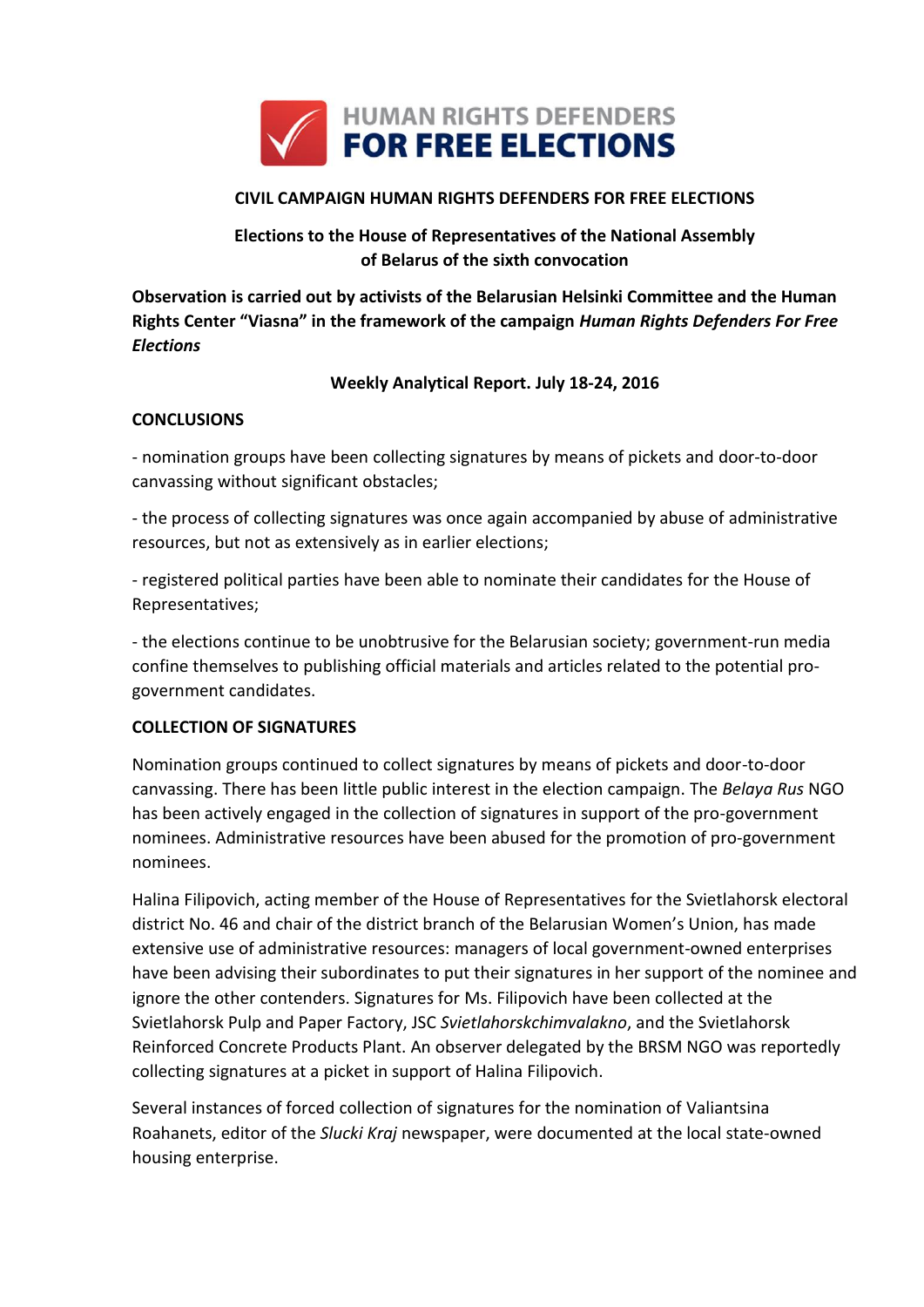The nomination group of Liudmila Kananovich, deputy chair of the Maladziečna district executive committee, abused administrative resources: signatures were collected during working hours at the state-run enterprises.

In Orša, teachers were recalled from their annual leaves to collect signatures in support of Liudmila Dabrynina, incumbent member of the House of Representatives for electoral district No. 26. The same situation was documented in Hrodna: teachers have been collecting signatures in support of Liliya Kirak, head teacher at local school No. 13, who is running in electoral district No. 51.

In Polack, a visitor to a local clinic was offered to sign for the nomination of Natallia Huivik, incumbent member of the House of Representatives for electoral district No. 28. During the incident at the doctor's office, a nurse assisted in illegal canvassing by filling in the signature sheets. After the patient complained to the CEC, a response said that no violations of the electoral legislation was registered: a member of the nomination group went to work in her spare time, while the buildings of medical institutions are not on the list of places where collecting signatures is forbidden.

In Vierchniadzvinsk, the nomination group of a pro-governmental candidate includes people working at major enterprises. 120 persons have been collecting signatures for the nomination of Andrei Yunitsyn, head of local telecom center. As a result, each member is tasked to collect only 10 signatures at their workplace.

Administrative resources continue to be abused in collecting signatures in support of Tatsiana Marachkova, chair of the Kryčaŭ District Council of Deputies and member of the progovernment Communist Party of Belarus, who is running in electoral district No. 83. The managers of JSC *Kryčaŭcemientašyfier* have been involved in the process during their working hours.

Various regions show different levels of activity by potential candidates and their nomination groups. In Sluck, the campaign is very active: several nomination groups of future candidates (Artsiom Malinouski, Alina Nahornaya, Valiantsina Razhanets) have been actively involved in the collection of signatures. The nomination group of Katsiaryna Shust have been using election opportunities to campaign for renaming a city street. Observers report several pickets by a number of nominees (Nahornaya, Shust, Razhanets). Local independent media have expanded their coverage of the elections. At the same time, since the beginning of registration procedures, none of the local nomination groups has arranged a single picket to collect signatures. According to a local contender, Mikhail Valynets, few people sign for his nomination collection, despite the large number of campaigners (57 persons).

The election commissions of Minsk received complaints about the excessive activity of separate nomination groups who are collecting signatures in the dormitories owned by local state-run enterprises. In this regard, chairman of the Minsk City Election Commission, Siarhei Khilman, said at a meeting of the commission that members of nomination groups had to abide by the rules of visiting dormitories. An order was issued, which allowed collecting signatures only in the halls of the first floors, as well as near the buildings of local dormitories.

Opposition activists Yury Kazakevich (Baranavičy electoral district No. 5) and Mikalai Charnavus (Baranavičy electoral district No. 6) received warnings for "illegal campaigning", namely using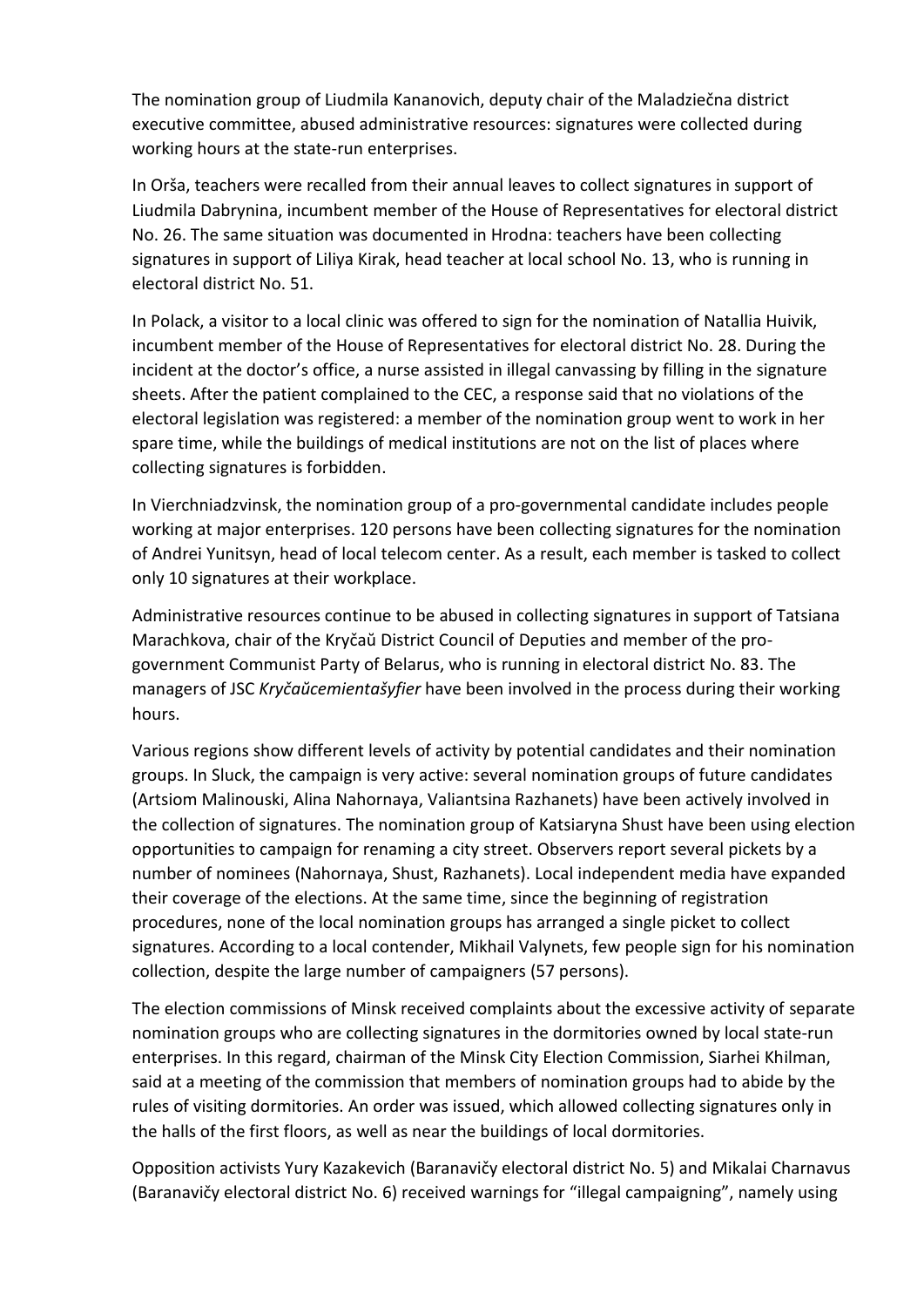slogans while collecting signatures (including on clothing). This put them at a disadvantage with the pro-government contenders, who has yet faced no penalties for using slogans in their canvassing activities. Both warnings were eventually cancelled on July 19 after the decision were appealed to the election authorities.

Several executive committees and district administrations have already decided on determining the locations for election campaigning (venues for meetings with voters and premises for such meetings), and the placement of election advertising.

A report presented by the KGB chairman Valery Vakulchyk to President Lukashenka on July 18 suggests that the State Security Committee has been engaged in monitoring the political aspects of the election campaign. Valery Vakulchyk said that "the level of public interest in the applicants from among the representatives of various opposition organizations was low."

## **NOMINATION OF CANDIDATES BY POLITICAL PARTIES**

| Party                                        | Number of nominated |
|----------------------------------------------|---------------------|
|                                              | representatives     |
| Republican Party of Labor and Justice        | 23                  |
| Belarusian Social Democratic Party (Hramada) | 34                  |
| Belarusian Left Party Fair World             | 50                  |
| <b>Communist Party of Belarus</b>            | 59                  |
| <b>United Civil Party</b>                    | $70^{1}$            |
| <b>BPF</b>                                   | 72                  |
| Liberal Democratic Party of Belarus          | 110                 |

The political parties involved in the election have held congresses to nominate their candidates for the Parliament.

### **MEDIA COVERAGE OF THE ELECTIONS**

**.** 

Chairman of the Supervisory Board for the Observance of the Procedures and Rules of Media Coverage of the Elections, Deputy Minister of Information Ihar Lutski explained the rules for the use of social networks during the election campaign: "the candidate is not prohibited to use social networks for campaigning purposes, provided that such activities do not require financial resources." Experts of the *Human Rights Defenders for Free Elections* campaign believe that in the absence of detailed procedures the application of such rules in practice will cause numerous challenges.

As before, the state media provide little coverage of the campaign, which is extremely overweighted in favor of pro-government contenders. The content of a number of publications is regarded as hidden campaigning for such candidates.

On July 20, the *Vesnik Mahiliova* newspaper published an article entitled *Head Physician of Mahilioŭ Goes to Parliament*, which supported the nomination of Aliaksandr Staravoitau, head physician of the city's central clinic.

On the same day, *Hrodzienskaja Praŭda* published an article entitled *Trade Unions Are Always There* covering the activities of a potential candidate, chairman of the Hrodna regional branch

<sup>&</sup>lt;sup>1</sup> Including approx. 30 representatives of the organizing committee of the Belarusian Christian Democracy.